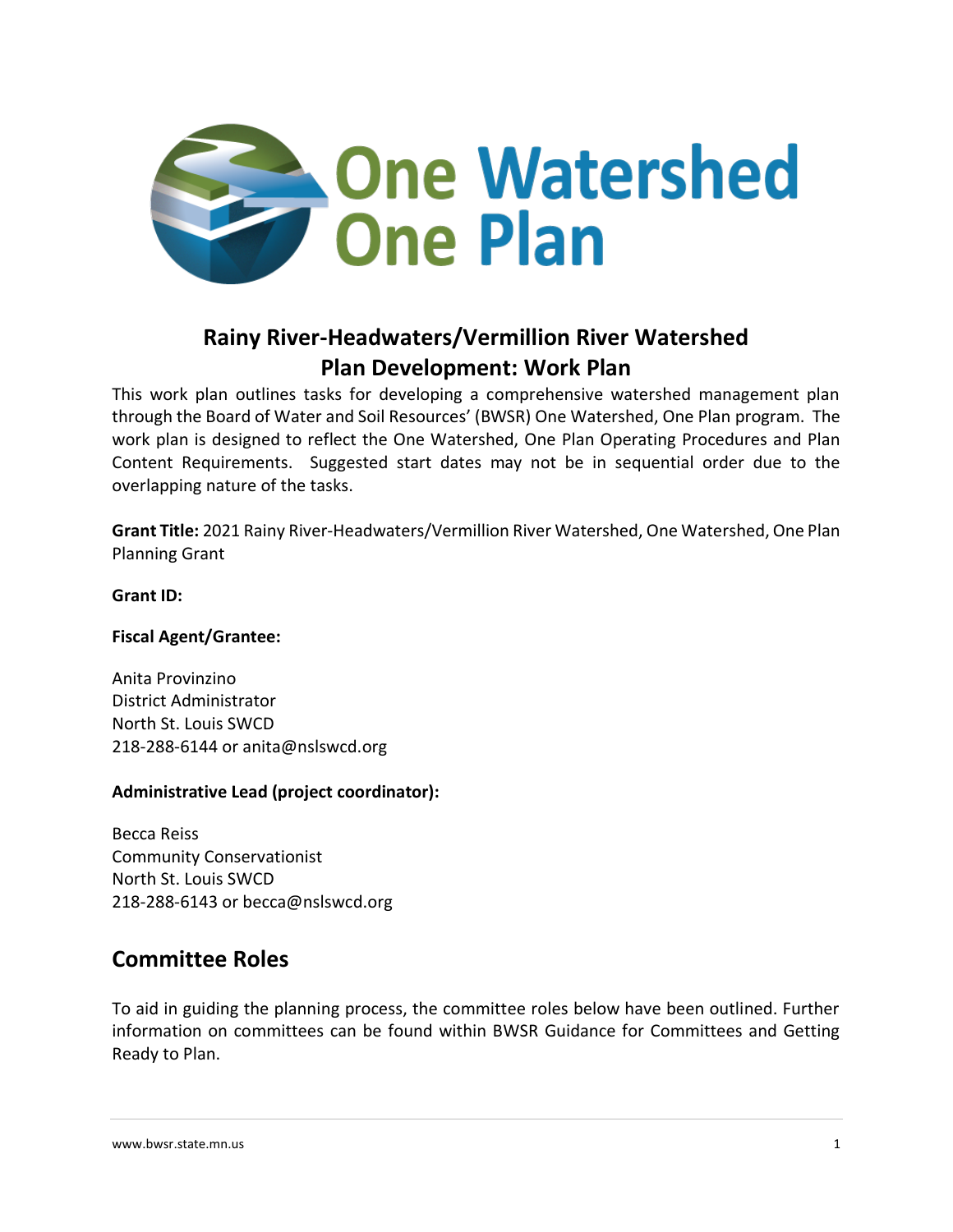|                                                            | <b>Steering Committee</b>                                                                                                                                                    | <b>Advisory Committee</b>                                                                                                                                                                                                                                                    | <b>Policy Committee</b>                                                                                                                                                |
|------------------------------------------------------------|------------------------------------------------------------------------------------------------------------------------------------------------------------------------------|------------------------------------------------------------------------------------------------------------------------------------------------------------------------------------------------------------------------------------------------------------------------------|------------------------------------------------------------------------------------------------------------------------------------------------------------------------|
| Descri<br>ption                                            | Responsible for the<br>logistics of organizing<br>plan development and<br>meetings                                                                                           | Provide recommendations<br>to the Policy Committee                                                                                                                                                                                                                           | <b>Final Decision-making</b><br>authority                                                                                                                              |
| Partici<br>pants                                           | Local government staff<br>representatives of each<br>primary local<br>governments along with<br>any hired consultants<br>for plan development                                | Must include: Staff<br>representatives from each<br>local government and tribe,<br>state water agencies;<br>Should include: local<br>representatives from other<br>departments and local<br>agencies, special interest<br>groups, municipalities<br>within the planning area | One elected or<br>appointed board<br>member (plus an<br>alternate) from each<br>participating entity that<br>signs the 1W1P MOA.                                       |
| <b>Duties</b>                                              | Develop work plan;<br>meeting schedules;<br>advisory and policy<br>committees developed;<br>facilitate meetings;<br>work closely with<br>consultant; carry out               | Work with the Steering<br><b>Committee and Policy</b><br>Committee to provide input<br>to advise plan content,<br>direction and priorities<br>through discussions and<br>scheduled meetings.                                                                                 | Participates in policy<br>committee meetings;<br>Participates in other<br>committee meetings as<br>necessary; Reviews<br>recommendations of the<br>advisory committee; |
| Respo<br>nsibili<br>ties<br>outsid<br>e of<br>meeti<br>ngs | Responsible for<br>meetings, keeping the<br>plan on schedule,<br>working with<br>committees, duties as<br>relates to completing<br>the plan, work closely<br>with consultant | Gather information to<br>inform the plan.                                                                                                                                                                                                                                    | Review meeting<br>materials; Inform<br>respective boards about<br>the plan; Bring forward<br>information, concerns or<br>needs to other<br>committees as necessary     |

The One Watershed, One Plan for this area includes the Rainy River Headwaters and Vermillion River Watersheds. The watersheds were combined due to multiple reasons that include but are not limited to; similar land use, significant percentages of public land ownership, and that planning allows for a larger scale for similar interconnected watersheds. Comprehensive water plans have been adopted by each County and SWCD within this planning area. These already developed comprehensive water plans contain prioritized areas for implementation and will be used to inform the process.

The area partners: Cook County and SWCD, Koochiching County and SWCD, Lake County and SWCD, St. Louis County and North St. Louis SWCD, have committed to work plan development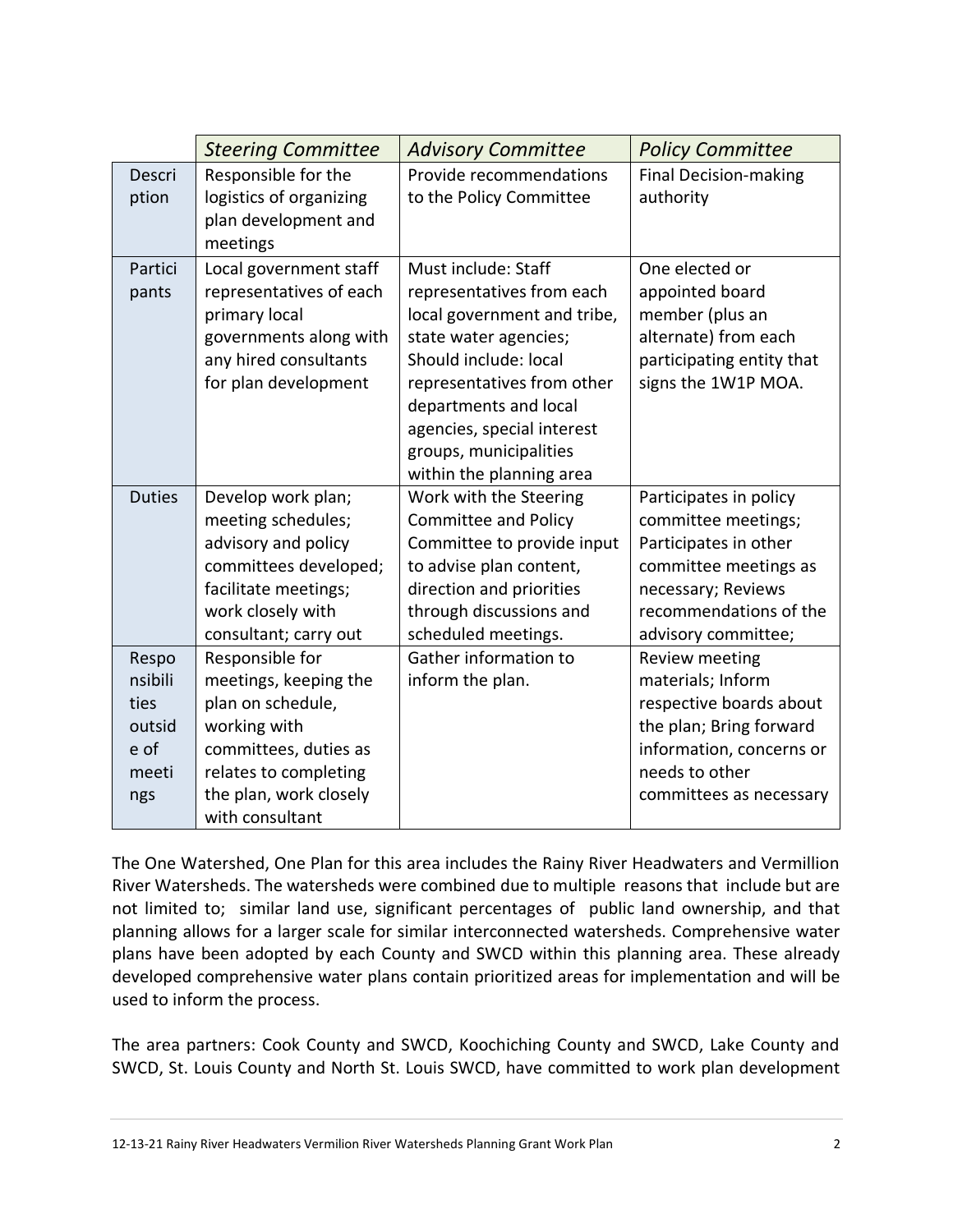and 1W1P processes via a signed Memorandum of Agreement. These partners will bring their local knowledge to the process and incorporate technical experts and local stakeholders to better inform the plan. Interested agencies and stakeholders will work together to develop a locallydriven plan for implementation by participating on the advisory committee or submitting input for the comprehensive water planning process.

# **Phase 1: Pre-Planning**

## **Task 1.1: Establish and Maintain Partnership**

For successful development and implementation of the plan, committees and possibly subcommittees will be established to carry out identified tasks.

The Steering Committee consists of Water Planners from each County (which could be SWCD staff) as well as additional local governmental staff that contribute expertise and knowledge necessary to complete the plan. The committee will work closely with the consultant and ensure the plan process stays focused and on schedule.

The Policy Committee is composed of one representative from each local government that has signed onto the Memorandum of Agreement to complete the 1W1P. They will set policy and provide the final approval of the plan before it is submitted to the required state agencies and then adopted by local government units.

The Advisory Committee members will be invited to participate in the planning process in an advisory capacity. Participants will be identified by the Steering and Policy Committee members. Its members will be professionals in the natural resource fields or other specialties that could inform the plan, plus local stakeholders/stakeholder groups. The Policy Committee will approve the members of the Advisory Committee. The Advisory Committee will inform the plan and make recommendations on the plan content and plan implementation to the Policy Committee.

Partnerships will be built and maintained through committee meetings and the process of completing the plan.

| <b>1W1P Policy:</b> |                                      | <b>Operating Procedures 2.1</b>                      |  |
|---------------------|--------------------------------------|------------------------------------------------------|--|
| Lead:               |                                      | North St. Louis SWCD                                 |  |
| Support:            | Steering Committee, Policy Committee |                                                      |  |
| <b>Start Date:</b>  | Start of planning process            |                                                      |  |
| Completion          | End of Planning process              |                                                      |  |
| Date:               |                                      |                                                      |  |
|                     |                                      | Prepare, distribute and facilitate execution of MOA. |  |
|                     |                                      | Establish steering committee (SWCD staff)            |  |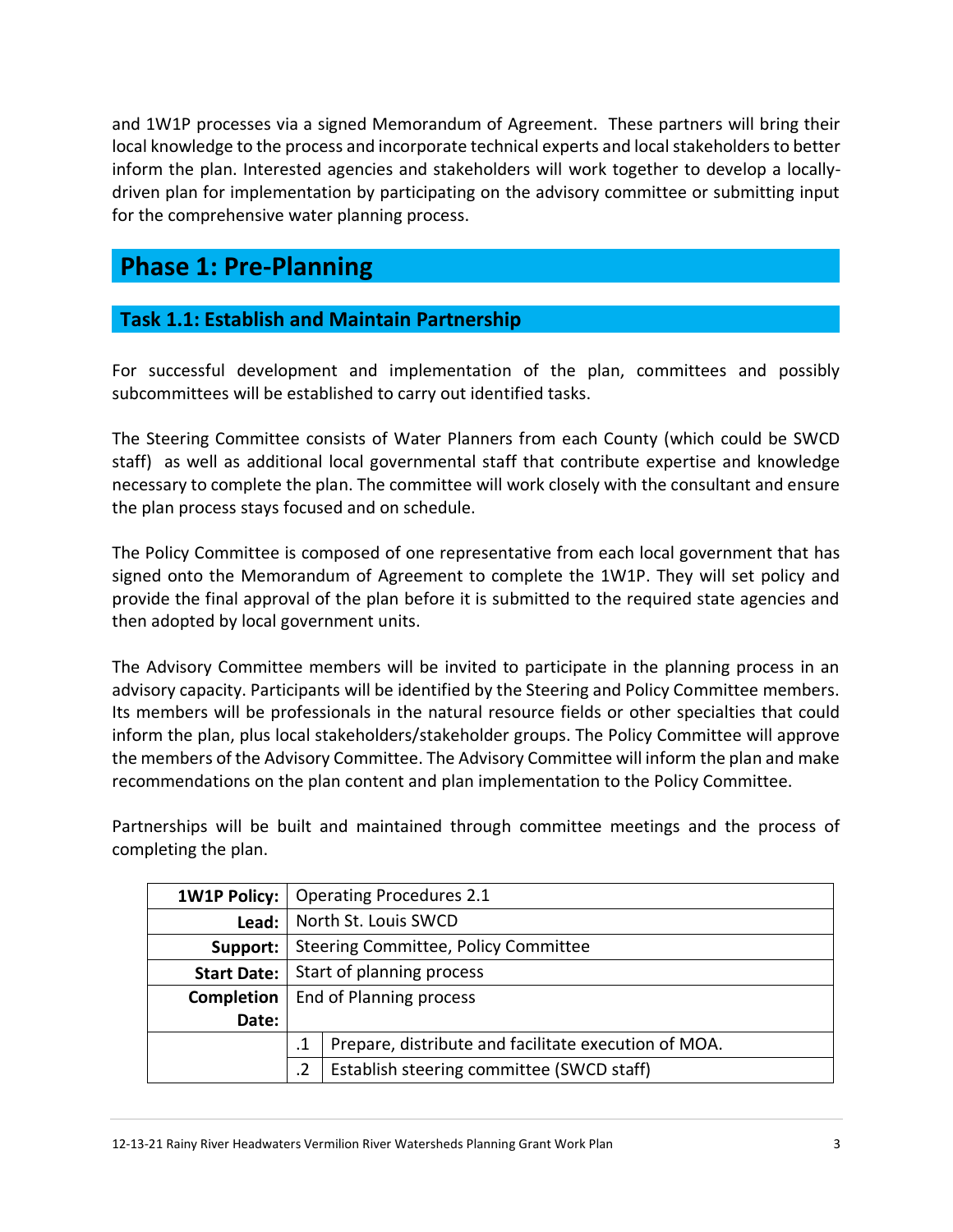|                      | .3 | Establish policy committee members and by-laws                     |
|----------------------|----|--------------------------------------------------------------------|
|                      | .4 | Establish advisory committee (approved by policy committee)        |
|                      | .5 | Coordinate all committee meetings, including preparation and       |
|                      |    | maintenance of distribution lists, preparation and distribution of |
|                      |    | meeting notices and agendas, publication of required legal         |
|                      |    | notices, recording of meeting notes/minutes                        |
|                      | .6 | Membership, roles and responsibilities and expectations for        |
|                      |    | participation explained for each committee                         |
| Objectives:          |    | Membership, roles, responsibilities, and expectations for          |
|                      |    | participation in committee, team, or work group explicitly         |
|                      |    | described                                                          |
|                      |    | Broad range of stakeholder participation to ensure an integrated   |
|                      |    | approach to watershed management                                   |
|                      |    | Meet goals and requirements identified in statute for public and   |
|                      |    | stakeholder participation for existing local water plans           |
| <b>Deliverables:</b> |    | For all policy committee and advisory committee meetings,          |
|                      |    | agendas distributed at least one week prior to each meeting and    |
|                      |    | meeting minutes distributed/posted no later than one week          |
|                      |    | after the meeting.                                                 |
|                      |    | Schedule of meetings and anticipated targets for meetings          |
|                      |    | established.                                                       |

## **Task 1.2: Develop work plan**

The Steering Committee will develop a workplan and ensure the comprehensive water plan process is a collaborative effort to support partnerships, build relationships, share information, and inform partners throughout the process. The work plan will be reviewed by the Policy Committee.

| <b>1W1P Policy:</b> | <b>Operating Procedures 2.1</b>                                                   |  |  |
|---------------------|-----------------------------------------------------------------------------------|--|--|
| Lead:               | North St. Louis SWCD                                                              |  |  |
| Support:            | Steering Committee, Policy Committee                                              |  |  |
| <b>Start Date:</b>  | 4/1/2022                                                                          |  |  |
| <b>Completion</b>   | 6/30/2022                                                                         |  |  |
| Date:               |                                                                                   |  |  |
|                     | Fill out narrative work plan (this document), deciding who will lead<br>$\cdot$ 1 |  |  |
|                     | on each step                                                                      |  |  |
|                     | Adapt the BWSR-provided timeline spreadsheet to reflect state and<br>$\cdot$ .2   |  |  |
|                     | completion dates for tasks, including details for subtasks                        |  |  |
|                     | Adapt the BWSR-provided budget spreadsheet for the planning<br>$\cdot$ 3          |  |  |
|                     | process. Check in with BWSR Board Conservationist on draft budget                 |  |  |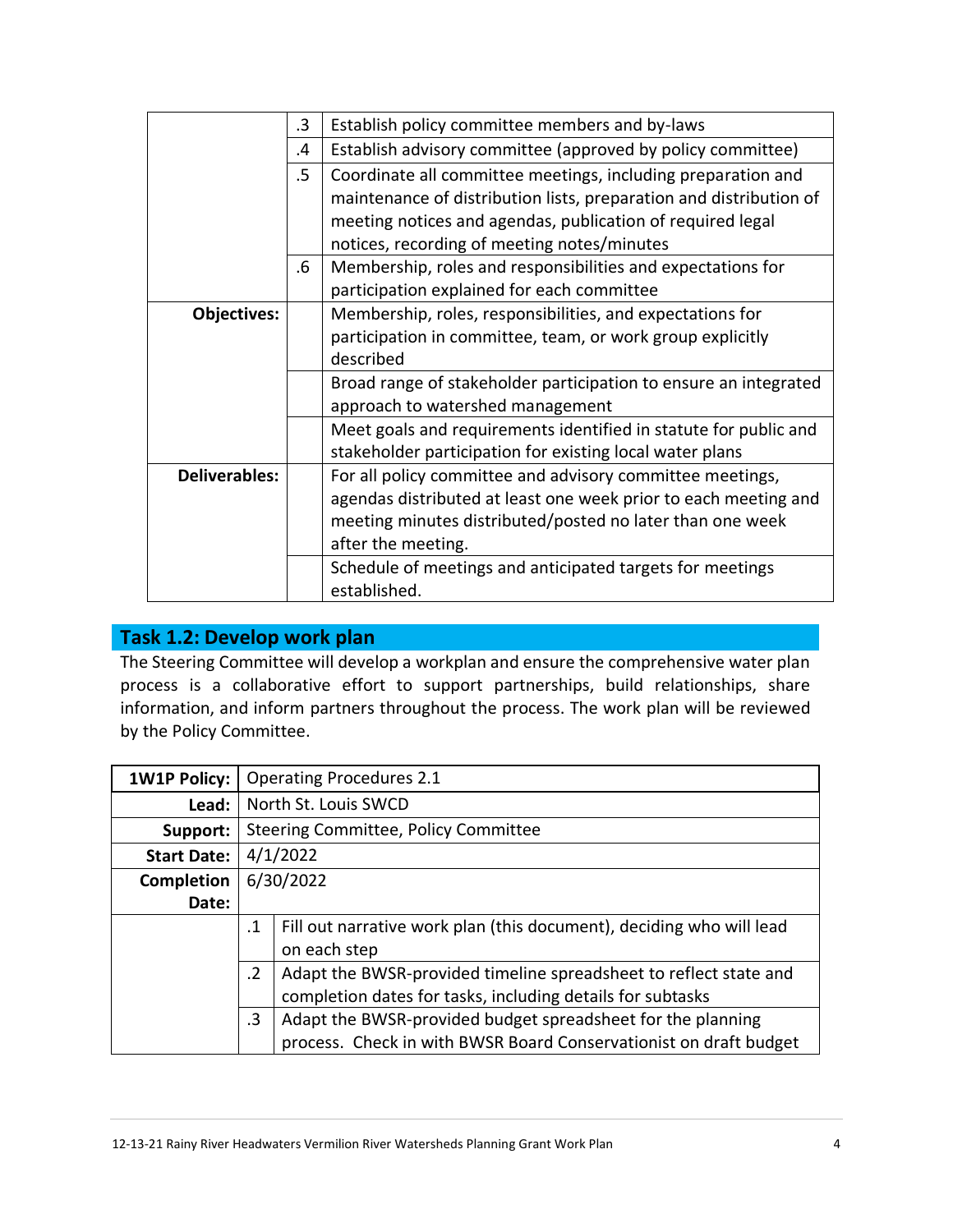|                      | .4 | Submit the documents from subtasks 1-3 to BWSR Board                |
|----------------------|----|---------------------------------------------------------------------|
|                      |    | Conservationist for review and approval                             |
|                      | .5 | Upload work plan documents in eLINK and populate eLINK work plan    |
| Objectives:          |    | Committees understand, discuss, and agree on the tasks,             |
|                      |    | sequencing, approximate timing and budget for the planning process. |
| <b>Deliverables:</b> |    | A BWSR approved work plan including word document, excel            |
|                      |    | documents, and eLINK work plan                                      |

#### **Task 1.3: Notify Plan Review Authorities and Host Public Kickoff Meeting**

Prior to plan development, notification must be sent to the plan review authorities of plan initiation. A formal notification of the intent to develop a water plan is required to be sent to agency partners . Other stakeholders within the watershed will also be notified. At least one public kickoff meeting will be held to begin to engage the public in the process. The Committees will work together to determine the best way to do the meetings, virtual, in-person, a series of meetings throughout the watershed, are just a few possibilities.

| <b>1W1P Policy:</b> |                                 | <b>Operating Procedures 2.1</b>                                   |
|---------------------|---------------------------------|-------------------------------------------------------------------|
|                     | <b>Operating Procedures 2.1</b> |                                                                   |
| Lead:               |                                 | Lake SWCD/North St. Louis SWCD                                    |
| Support:            |                                 | Cook SWCD, Steering Committee, Policy Committee                   |
| <b>Start Date:</b>  |                                 | 4/1/2022                                                          |
| Completion          |                                 | 6/30/2022                                                         |
| Date:               |                                 |                                                                   |
| Subtasks:           | $\cdot$ 1                       | Compile a list of review authorities/ stakeholders                |
|                     | $\cdot$ .2                      | Write and send a formal notification of intent to prepare a       |
|                     |                                 | watershed plan, which includes an invitation to submit priority   |
|                     |                                 | issues and concerns to be addressed in the plan, and establishes  |
|                     |                                 | a 60-day comment period                                           |
|                     | $\cdot$ 3                       | Implement method(s) to obtain public input determined by the      |
|                     |                                 | steering team and approved by the policy committee (or its        |
|                     |                                 | delegate) such as, but not limited to: web survey, workshops      |
|                     |                                 | with specific interest groups, citizen surveys, public input      |
|                     |                                 | meeting, etc. (not required)                                      |
|                     | .4                              | Develop tools and handouts for public kickoff meeting(s).         |
|                     | .5                              | Plan and carry out a public kickoff meeting, including publishing |
|                     |                                 | a meeting notice to meet the requirements of MN Statutes          |
|                     |                                 | §103B.313, Subd. 3.                                               |
|                     | .6                              | Record and post meeting minutes and compile input for use in      |
|                     |                                 | plan development                                                  |
| <b>Objectives:</b>  |                                 | Stakeholders are notified of the planning process and have an     |
|                     |                                 | opportunity to provide input                                      |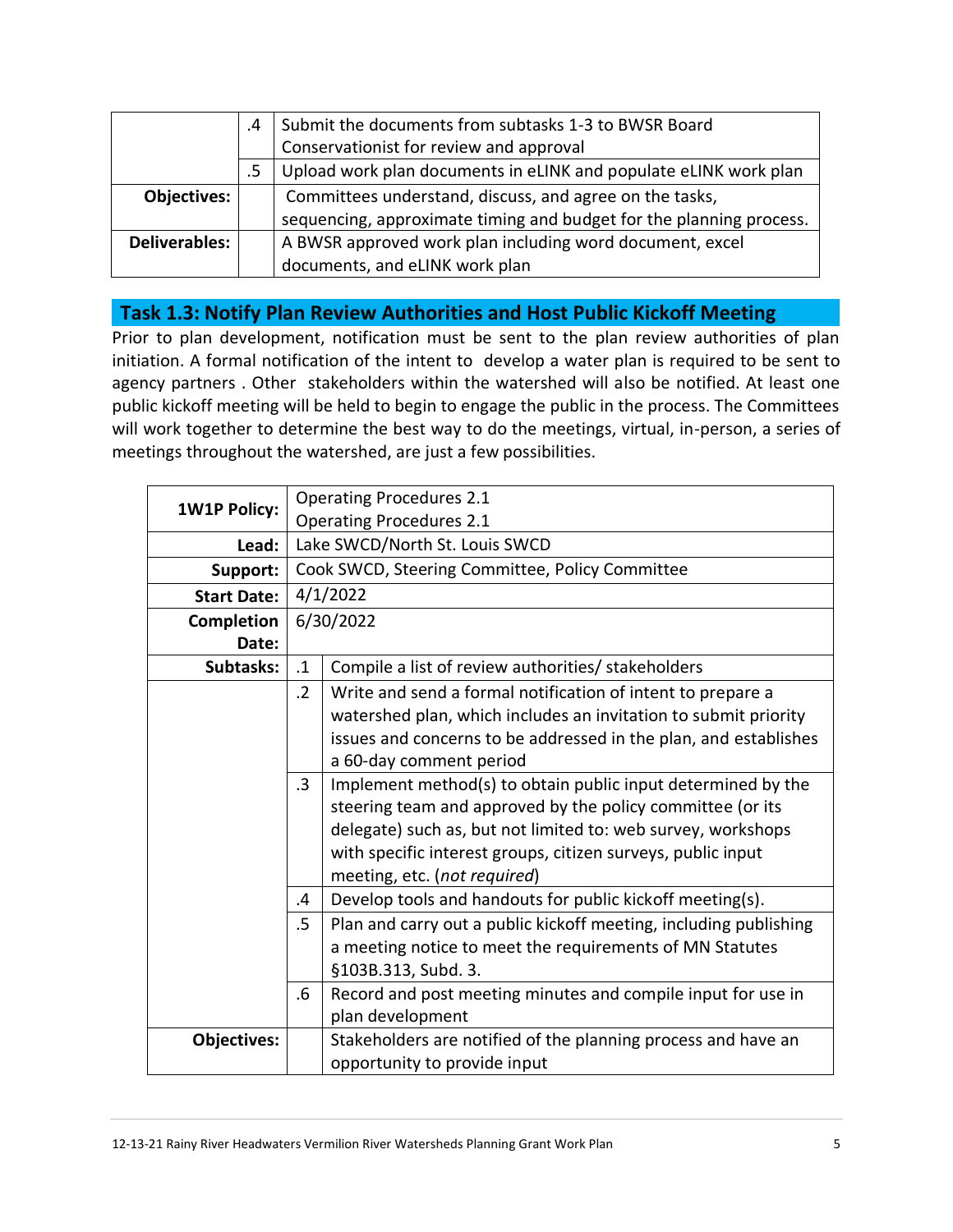| Deliverables: | List of plan review authorities and stakeholders, formal          |
|---------------|-------------------------------------------------------------------|
|               | notification sent.                                                |
|               | Public meeting held and documented                                |
|               | Stakeholder input gathered and compiled. (Deliverables may        |
|               | include surveys, meetings, and other input gathering activities.) |

#### **Task 1.4: Hire Consultants**

The Steering Committee with support and approval from the Policy Committee will seek to contract services for a professional plan writer to assist in developing a watershed-based plan that meets the vision of the One Watershed, One Plan. Meeting facilitation will be coordinated and led by the Steering Committee and supported by the consultant. The Fiscal Agent will hold the contract with the consultant. The consultant will not begin work until the work plan and grant are executed.

| <b>1W1P Policy:</b>    |            | No policy reference. This step is optional.                            |  |  |
|------------------------|------------|------------------------------------------------------------------------|--|--|
| Lead:                  |            | North St. Louis SWCD                                                   |  |  |
| Support:               |            | Steering Committee, Policy Committee                                   |  |  |
| <b>Suggested Start</b> |            | 4/1/2022                                                               |  |  |
| Date:                  |            |                                                                        |  |  |
| Completion             |            | 6/30/2022                                                              |  |  |
| Date:                  |            |                                                                        |  |  |
| Subtasks:              | $\cdot$ 1  | Determine what planning tasks will be completed "in-house" by          |  |  |
|                        |            | the partners and what tasks will be contracted to entities             |  |  |
|                        |            | "outside" of the partners (e.g., facilitation, plan writing, technical |  |  |
|                        |            | analysis)                                                              |  |  |
|                        | $\cdot$ .2 | Develop a scope of services for the consultant                         |  |  |
|                        | $\cdot$ 3  | Develop and distribute Request for Services content for                |  |  |
|                        |            | professional consultant tasks (; develop qualification rating          |  |  |
|                        |            | method and process                                                     |  |  |
|                        | .4         | Manage the process of reviewing and ranking consultant                 |  |  |
|                        |            | responses according to method. If needed, interview consultants        |  |  |
|                        |            | based on ranking.                                                      |  |  |
|                        | .5         | Select and negotiate a contract with selected consultant(s). The       |  |  |
|                        |            | Policy Committee approves the selected consultant                      |  |  |
|                        | .6         | Fiscal Agent enters into contract with consultant and is main          |  |  |
|                        |            | contact with consultant                                                |  |  |
| <b>Objectives:</b>     |            | Consultant(s) selected to assist with the development of the           |  |  |
|                        |            | comprehensive watershed management plan                                |  |  |
| <b>Deliverables:</b>   |            | Request, selection process, negotiated contract                        |  |  |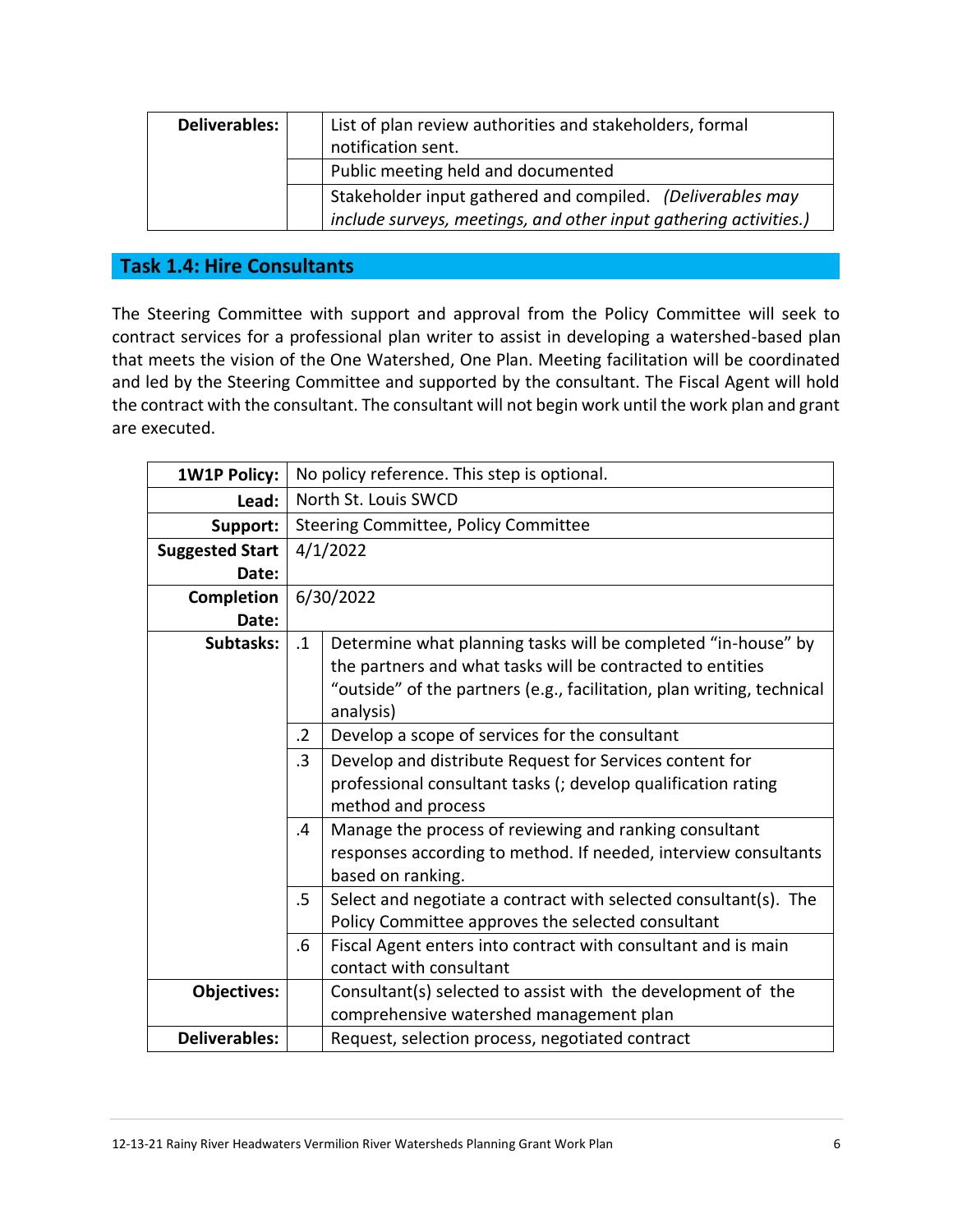## **Phase 2: Draft Plan**

#### **Task 2.1: Aggregate Watershed Information**

The consultant will lead this portion with assistance from Steering and Advisory Committee members who will work together to aggregate watershed information reviewing local water plans, input received from review agencies and the public meeting, TMDL studies, WRAPS, and other local agency plans and data sources. Information will be reviewed for commonalities, conflicts, and gaps. The assessment and aggregation of information is not intended to be exhaustive, but rather a compilation for purposes of understanding current priorities and goals in the watershed. The information will be an integral part of meetings and discussions surrounding decisions for plan content.

| <b>1W1P Policy:</b>  |            | <b>Operating Procedures 2.1</b>                                    |  |  |
|----------------------|------------|--------------------------------------------------------------------|--|--|
| Lead:                |            | Consultant                                                         |  |  |
| Support:             |            | Advisory Committee and Steering Committee                          |  |  |
| <b>Start Date:</b>   |            | 5/1/2022                                                           |  |  |
| Completion           |            | 8/31/2022                                                          |  |  |
| Date:                |            |                                                                    |  |  |
| Subtasks:            | $\cdot$ 1  | Aggregate data, issues, goals, strategies, actions (e.g., existing |  |  |
|                      |            | local water plans, input received from review agencies, TMDL       |  |  |
|                      |            | studies, WRAPS, and other local and agency plans)                  |  |  |
|                      | $\cdot$ .2 | Identify gaps in existing data                                     |  |  |
|                      | $\cdot$ 3  | Complete an outline of what the plan will contain for use in       |  |  |
|                      |            | public information/input process                                   |  |  |
| Objectives:          |            | Better watershed orientation, understanding, discussion, and       |  |  |
|                      |            | prioritization (not intended to be exhaustive, but rather a        |  |  |
|                      |            | compilation for the purposes of understanding current priorities   |  |  |
|                      |            | and goals for the watershed)                                       |  |  |
| <b>Deliverables:</b> |            | A document (e.g., narrative/table/spreadsheet) that summarizes     |  |  |
|                      |            | issues, goals, strategies, actions, and clearly identifies gaps    |  |  |
|                      |            | An outline of plan contents for use in the public                  |  |  |
|                      |            | information/input process                                          |  |  |

#### **Task 2.2: Write the Land Water Resources Narrative**

The Steering Committee will work closely with the consultant to write the Land and Water Resources narrative. The Committee will work with the consultant to bring in information from meetings, aggregated watershed data, and other information to complete an informed plan.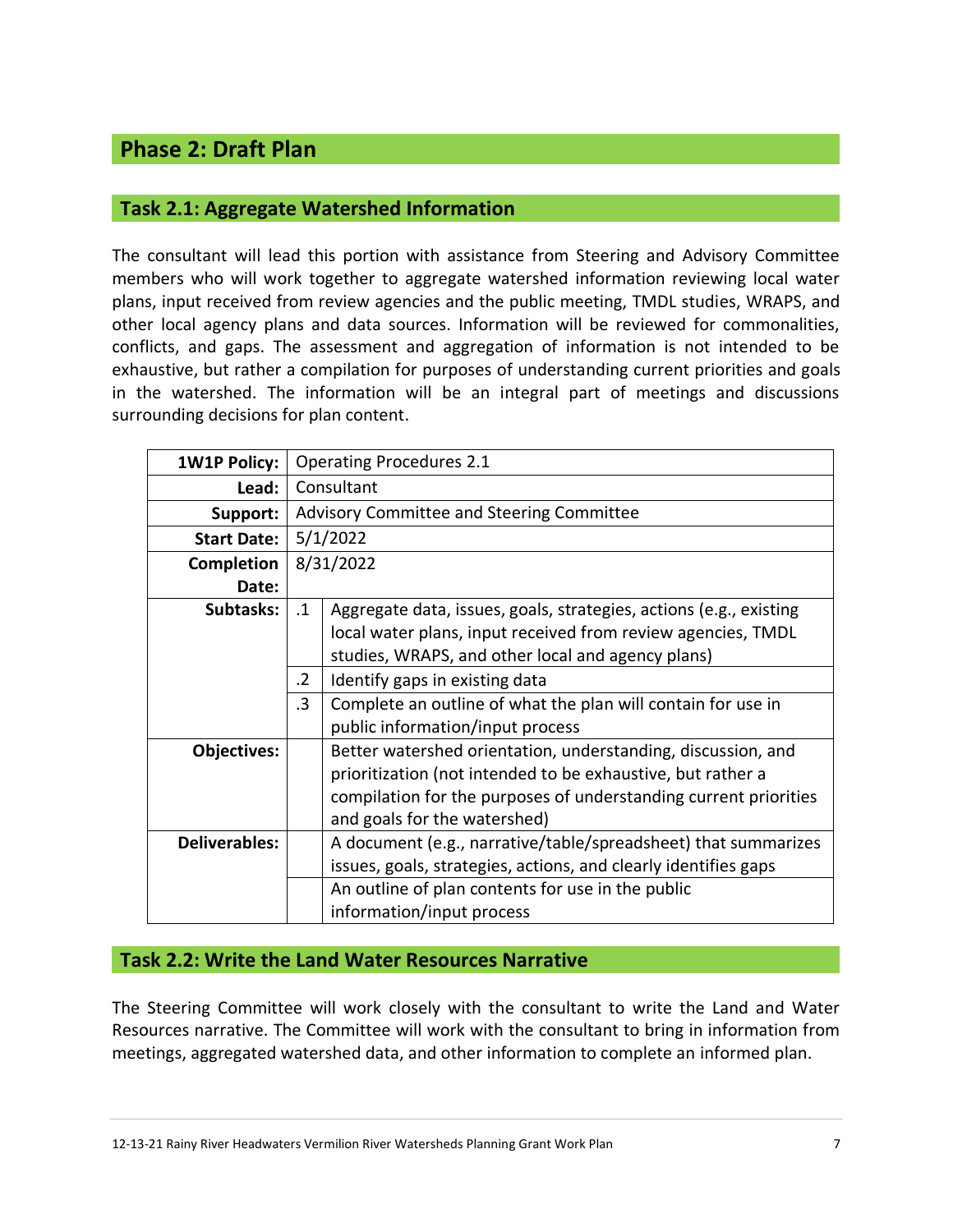| <b>1W1P Policy:</b>  |           | Plan Content Requirements 2.1                                     |  |  |
|----------------------|-----------|-------------------------------------------------------------------|--|--|
| Lead:                |           | North St. Louis SWCD                                              |  |  |
| Support:             |           | Steering Committee, Advisory Committee, Consultant                |  |  |
| <b>Start Date:</b>   |           | 6/1/2022                                                          |  |  |
| <b>Completion</b>    |           | 12/31/2022                                                        |  |  |
| Date:                |           |                                                                   |  |  |
| Subtasks:            | $\cdot$ 1 | Gather maps, inventories, and data about the watershed,           |  |  |
|                      |           | including information from task 1.3                               |  |  |
|                      | .2        | Use aggregated information to create the land and water           |  |  |
|                      |           | resources narrative to better inform subsequent tasks             |  |  |
|                      | $\cdot$ 3 | Create other materials (e.g., presentations, posters, story maps) |  |  |
|                      |           | to communicate the story of the watershed                         |  |  |
| Outcomes:            |           | Better watershed orientation, understanding, discussion, and      |  |  |
|                      |           | prioritization                                                    |  |  |
| <b>Deliverables:</b> |           | A draft land and water resources narrative                        |  |  |
|                      |           | Other materials (e.g., presentations, posters, story maps) that   |  |  |
|                      |           | summarize land and water information, to be shared with the       |  |  |
|                      |           | policy committee and/or at public information meetings,           |  |  |
|                      |           | including the public kickoff meeting.                             |  |  |

#### **Task 2.3: Identify and Prioritize Resources and Issues**

Plans must demonstrate a thorough analysis of issues, using available science and data. Prioritization is a recognition that not all identified issues can be addressed in the timeframe of a ten-year plan where some items will be addressed before others. An explanation of why certain issues are not addressed during the planning cycle will be included in the process.

Committee members will utilize a process to identify issues, set priorities and roles of the members in the process. Following 1W1P guidance, the information will be organized and summarized using technique or spatial model for mapping and prioritizing resources and grouping issues together by theme. The Committees will ensure the plan contains (per requirement of BWSR Plan Content Requirements III.C ) 1) A summary of the issues and resource concerns identified from all sources for considerations in this section; 2) The steps used to consider and prioritize the identified resources and issues; 3) A list of the agreed upon priority resources and issues for the watershed and brief issues statement that describes the relevance of the issues for the planning area.

| 1W1P Policy   Plan Content Requirements 2.1 III.C                                           |  |
|---------------------------------------------------------------------------------------------|--|
| Lead:   Cook SWCD                                                                           |  |
| <b>Support:</b> Steering Committee, Advisory Committee, Policy Committee, and<br>Consultant |  |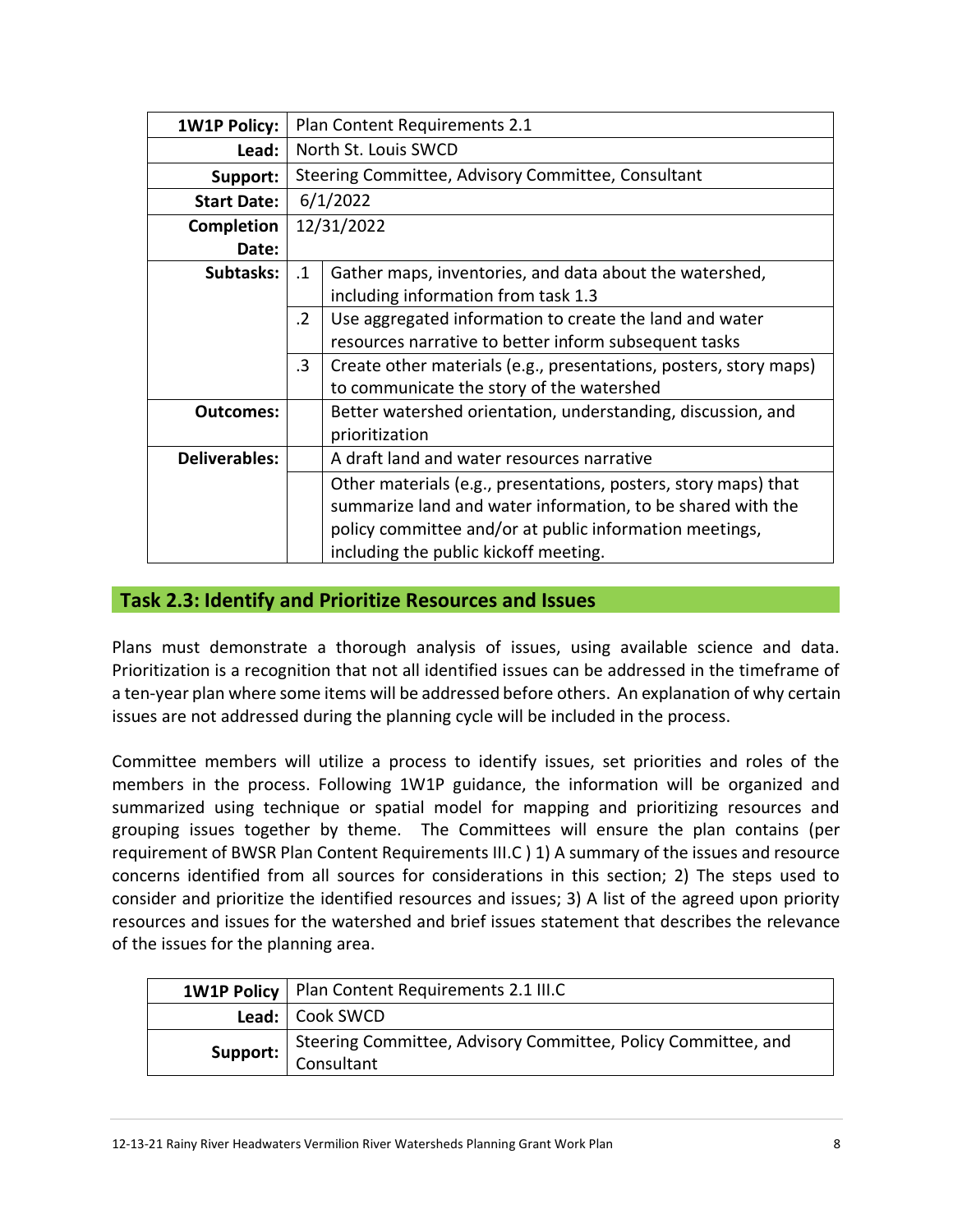| <b>Start Date:</b>   |            | 8/1/2022                                                          |  |
|----------------------|------------|-------------------------------------------------------------------|--|
| <b>Completion</b>    |            | 4/30/2023                                                         |  |
| Date:                |            |                                                                   |  |
| Subtasks:            | $\cdot$ 1  | Determine the process(es) that will be used to complete this      |  |
|                      |            | step.                                                             |  |
|                      | $\cdot$ .2 | Review, aggregate and summarize issues from existing local        |  |
|                      |            | plans, studies, and information; feedback received from initial   |  |
|                      |            | notifications to the plan review authorities and stakeholders;    |  |
|                      |            | and the initial planning meeting.                                 |  |
|                      | $\cdot$ 3  | Landscape Stewardship Plan development                            |  |
|                      | .4         | Hold public meeting to provide input and aggregate material       |  |
|                      | .5         | Identify and draft issue statements that reflect problems or      |  |
|                      |            | opportunities to be prioritized                                   |  |
|                      | .6         | Create, apply, and document in plan the method(s) used to         |  |
|                      |            | prioritize the identified issues.                                 |  |
|                      | .7         | Reach understanding of, and agreement on, the watershed           |  |
|                      |            | issues and priorities and grouped themes that will be addressed   |  |
|                      |            | within the lifespan of the plan.                                  |  |
|                      | .8         | Manage policy committee agreement on the priority issues that     |  |
|                      |            | will be addressed in the 10-year plan.                            |  |
|                      | .9         | Identify priority subwatersheds where the priority issues will be |  |
|                      |            | addressed.                                                        |  |
| <b>Objectives:</b>   |            | The planning partnership discusses and determines priorities to   |  |
|                      |            | be addressed in the plan based on data and information as well    |  |
|                      |            | as local values gathered through the initial input process.       |  |
| <b>Deliverables:</b> |            | A draft list of agreed upon priority issues for the watershed for |  |
|                      |            | the ten-year timeframe of the plan, drafted into plan.            |  |
|                      |            | Draft map(s) of priority areas for focusing implementation during |  |
|                      |            | the ten-year timeframe of the plan                                |  |

#### **Task 2.4: Establish Measurable Goals**

Measurable goals are used in planning to aid in ensuring implemented work is addressing resource needs. Measurable goals will be developed to address the priority issues, and can be evaluated over the ten-year life of the plan. Some goals will be watershed-wide but the majority of the goals will be at a sub-watershed scale or smaller at an area surrounding a specific issue. Goals for protection and prevention of future water management will be considered.

| 1W1P Policy:   Plan Content Requirements 2.1 III.D                     |  |  |
|------------------------------------------------------------------------|--|--|
| Lead:   Lake SWCD                                                      |  |  |
| <b>Support:</b> Advisory Committee, Steering Committee, and Consultant |  |  |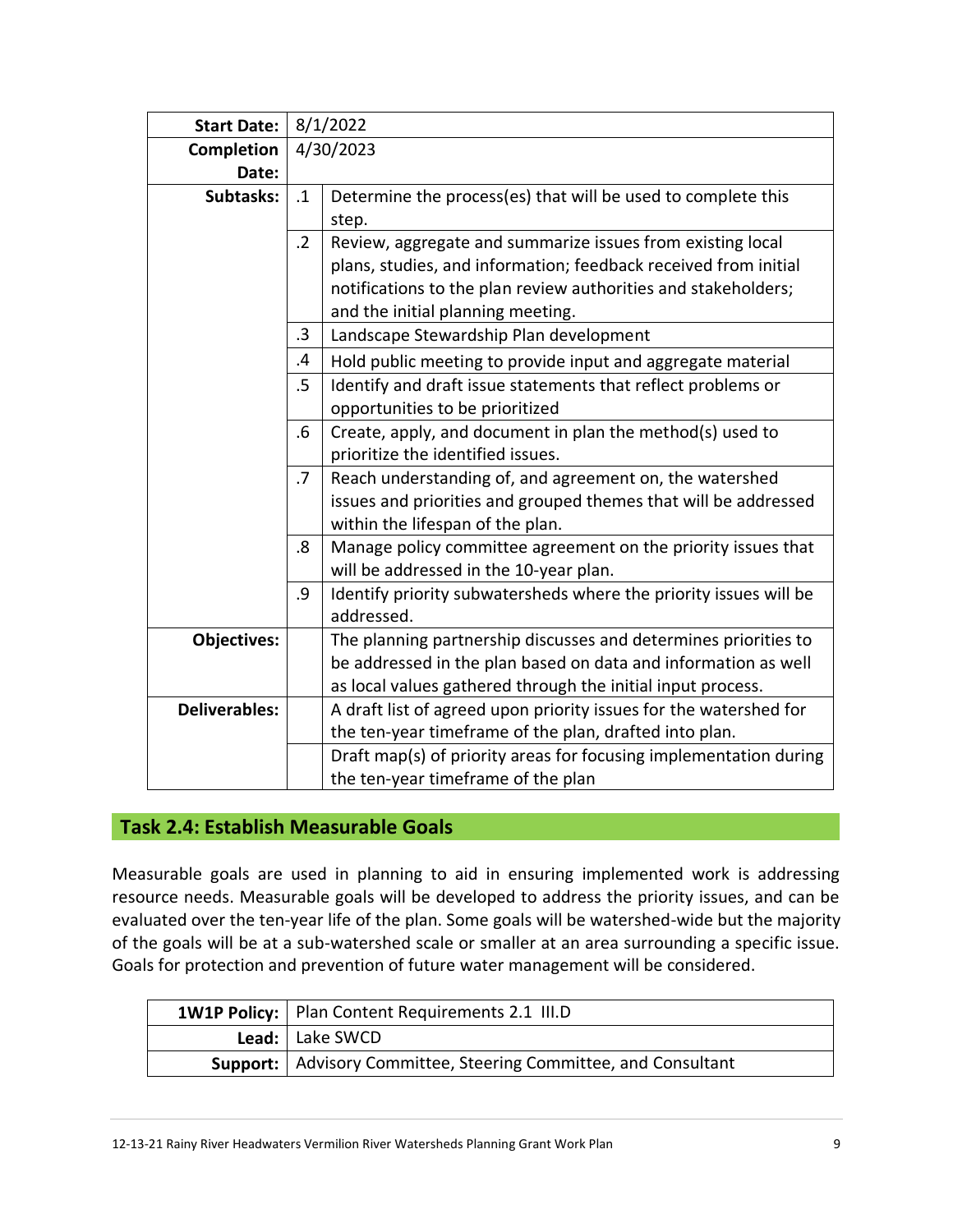| <b>Start Date:</b>  |            | 8/1/2022                                                        |  |  |
|---------------------|------------|-----------------------------------------------------------------|--|--|
| <b>Completion</b>   |            | 4/30/2023                                                       |  |  |
| Date:               |            |                                                                 |  |  |
| <b>Subtasks</b>     | $\cdot$ 1  | For each issue, describe the desired future condition (aka long |  |  |
|                     |            | term goal). This goal may not be achievable during the ten year |  |  |
|                     |            | time frame of the plan.                                         |  |  |
|                     | $\cdot$ .2 | Determine what modeling approaches or tools will be used to     |  |  |
|                     |            | estimate the progress that can be made toward the long term     |  |  |
|                     |            | goals in the ten year plan period.                              |  |  |
|                     | $\cdot$ 3  | Select indicators that will be used to describe progress toward |  |  |
|                     |            | the long term goal (complete after task $2.4.1$ – selection of  |  |  |
|                     |            | implementation approaches - because some indicators may be      |  |  |
|                     |            | outputs, not outcomes)                                          |  |  |
|                     | $\cdot$    | Apply the approach identified in 2.4.2 to calculate the         |  |  |
|                     |            | measurable goals for the 10-year plan period (complete after    |  |  |
|                     |            | task 2.5.4 – implementation schedule - because you can't know   |  |  |
|                     |            | how far you can get until you estimate how much you will do)    |  |  |
| <b>Objectives:</b>  |            | The planning partnership establishes a shared understanding of  |  |  |
|                     |            | a desired future and a realistic estimate of how much progress  |  |  |
|                     |            | can be made in the 10-year timeframe of the plan                |  |  |
| <b>Deliverables</b> |            | A draft of clearly stated goals that describe a desired future  |  |  |
|                     |            | condition and an estimate of the pace of progress that can be   |  |  |
|                     |            | achieved by implementing the actions listed in the plan         |  |  |

#### **Task 2.5: Develop a Targeted Implementation Schedule**

The Targeted Implementation Schedule will provide the information needed to help direct work to accomplish the issues and goals of the plan. The schedule has targeted activities that are also associated with measurable outcomes.

Targeting will look at priority issues and goals and will prioritize these with cost-effective, targeted, and measurable actions necessary to achieve the goals. The actions that will be included in the plan are in consideration of available technical skills and capabilities, knowledge of landowner willingness, funding resources available and implementation items or projects from existing local water plans and information, and the from the WRAPS document. These actions are entered into a schedule, supported by descriptions within the plan of overarching programs.

The Committees will need to ensure the six requirements from Plan Content Requirements III.E. from the 1w1p plan content requirements 2.1.0 are incorporated into the schedule. The schedule can be a table and/or a narrative form.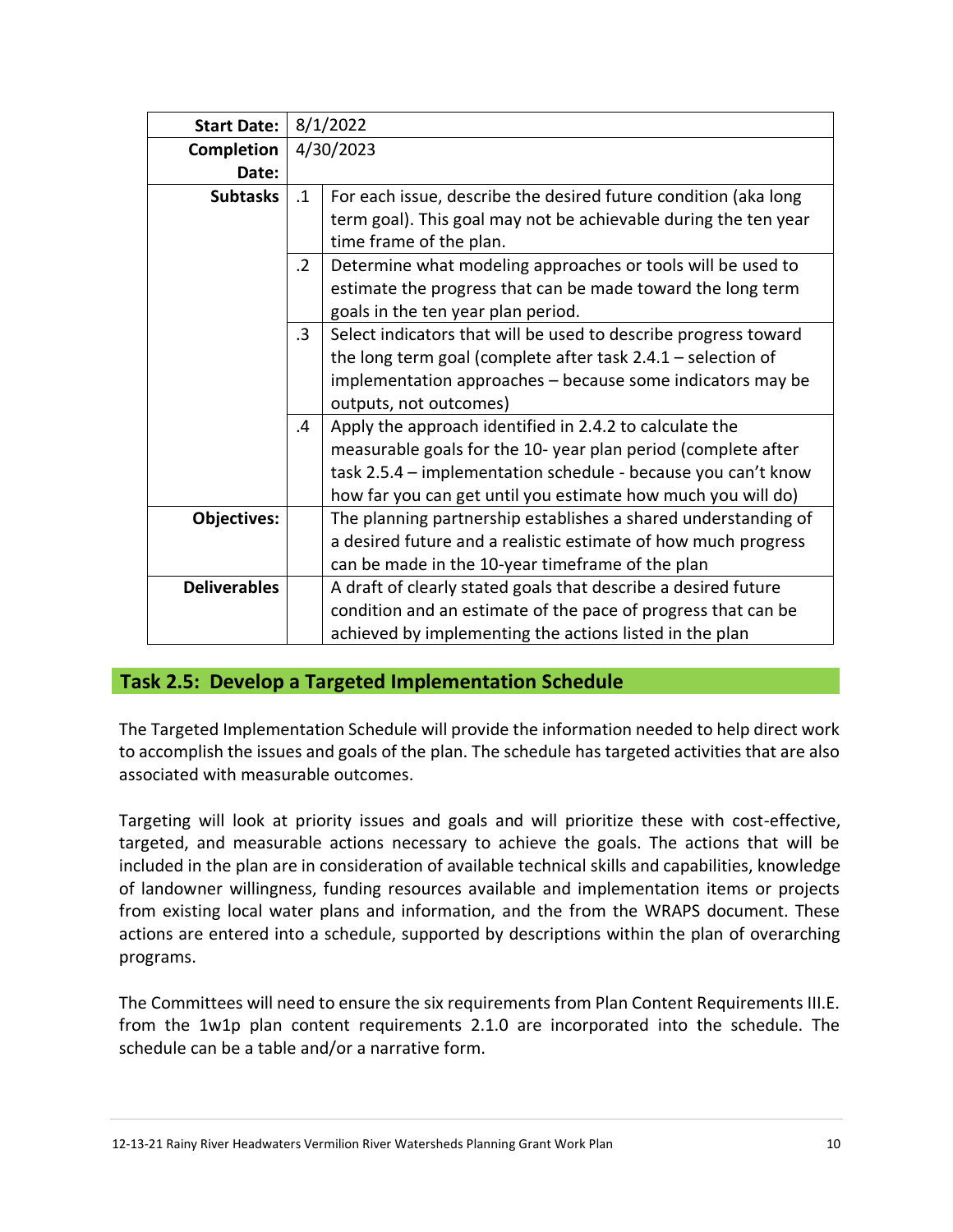| <b>1W1P Policy:</b>  |            | Plan Content Requirements 2.1 III.E                                                                                                                                                                                                                                                                                                              |  |  |
|----------------------|------------|--------------------------------------------------------------------------------------------------------------------------------------------------------------------------------------------------------------------------------------------------------------------------------------------------------------------------------------------------|--|--|
| Lead:                |            | Cook SWCD                                                                                                                                                                                                                                                                                                                                        |  |  |
| Support:             |            | Steering Committee, Advisory Committee, and Consultant                                                                                                                                                                                                                                                                                           |  |  |
| <b>Start Date:</b>   |            | 9/1/2022                                                                                                                                                                                                                                                                                                                                         |  |  |
| <b>Completion</b>    |            | 4/30/2023                                                                                                                                                                                                                                                                                                                                        |  |  |
| Date:                |            |                                                                                                                                                                                                                                                                                                                                                  |  |  |
| Subtasks:            | $\cdot$ 1  | Determine the types of actions that will be most cost effective                                                                                                                                                                                                                                                                                  |  |  |
|                      |            | and yield the greatest natural resource benefits given the priority<br>issues for the plan.                                                                                                                                                                                                                                                      |  |  |
|                      | $\cdot$ .2 | Identify approach/es (model, tool etc.) that will be used to target<br>implementation practices to the most important areas.                                                                                                                                                                                                                     |  |  |
|                      | $.3\,$     | Estimate the amount of funding that will be available to the<br>partnership based on current expenditures in the watershed and<br>anticipated grants                                                                                                                                                                                             |  |  |
|                      | .4         | Provide cost estimates to actions within the implementation table                                                                                                                                                                                                                                                                                |  |  |
|                      | .5         | Brief description of each action                                                                                                                                                                                                                                                                                                                 |  |  |
|                      | .6         | Location targeting where the action will take place                                                                                                                                                                                                                                                                                              |  |  |
|                      | .7         | Create an implementation schedule that describes local water                                                                                                                                                                                                                                                                                     |  |  |
|                      |            | management activities, assigns responsibilities, and identifies a<br>timeframe for implementation over the 10-year plan period.                                                                                                                                                                                                                  |  |  |
| <b>Objectives:</b>   |            | The planning partnership discusses the most appropriate, cost<br>effective, multiple-benefit implementation actions to address the<br>plan goals, estimates a realistic level of implementation based on<br>anticipated future funds, and commits to contributing local<br>resources (time, money, equipment, etc.) to implementing the<br>plan. |  |  |
| <b>Deliverables:</b> |            | Draft implementation schedule with targeted and measurable<br>actions and capital improvements. Schedule includes a<br>description of each action/project, location, responsibility, cost,<br>schedule, potential funding sources of the action, and how the<br>outcomes of the action will be measured.                                         |  |  |

## **Task 2.6: Describe Implementation Programs**

To support implementing activities within the implementation schedule, implementation programs may be necessary. The section will identify implementation programs to aid landowners and resource specialists implementing projects.

| 1W1P Policy:   Plan Content Requirements 2.1 III.F |
|----------------------------------------------------|
| Lead:   Lake SWCD                                  |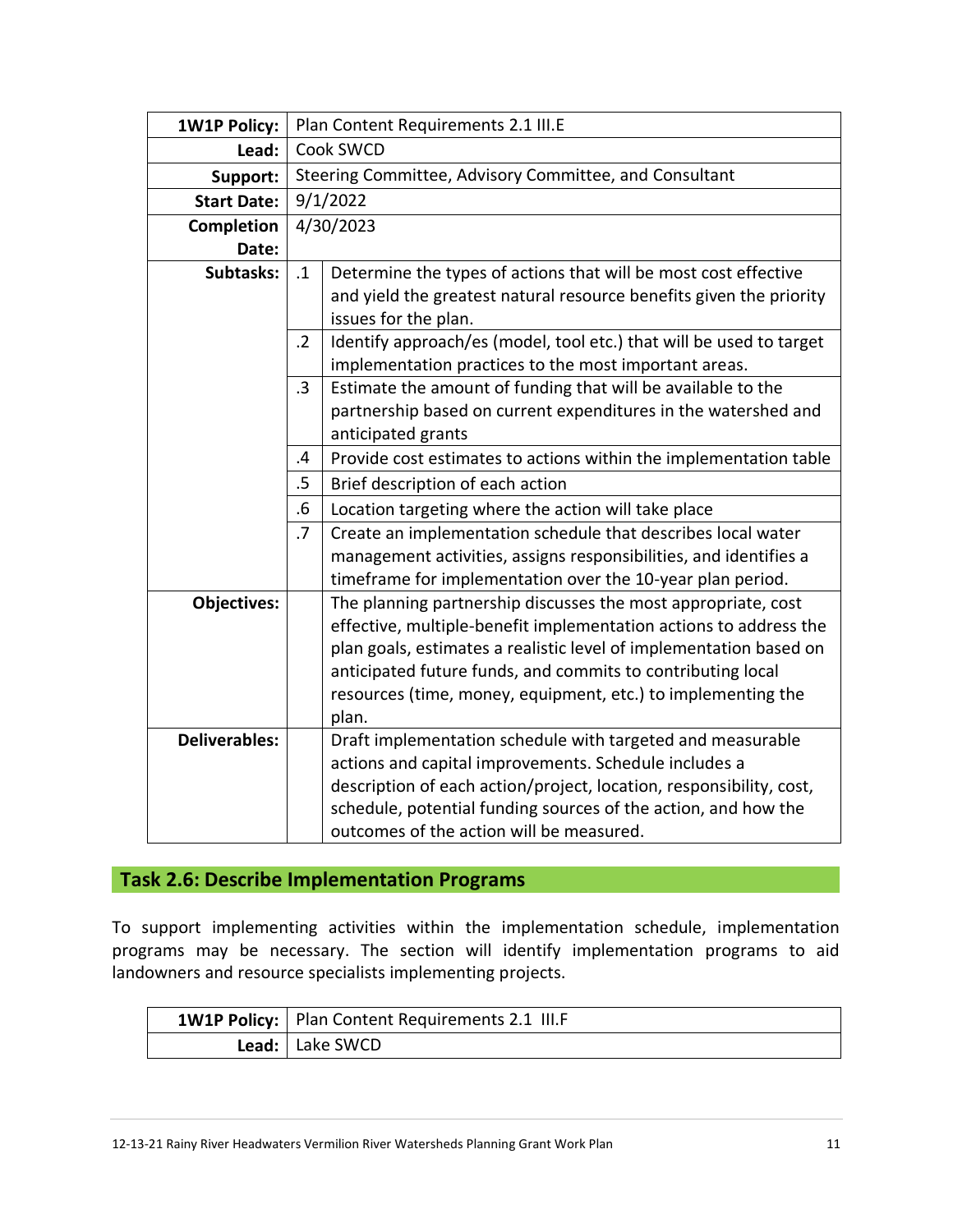| Steering Committee, Advisory Committee, Consultant, and Policy<br>Committee |                                                                     |  |  |  |
|-----------------------------------------------------------------------------|---------------------------------------------------------------------|--|--|--|
|                                                                             | 9/1/2022                                                            |  |  |  |
|                                                                             |                                                                     |  |  |  |
|                                                                             | 4/30/2023                                                           |  |  |  |
|                                                                             |                                                                     |  |  |  |
| $\cdot$ 1                                                                   | Compile information about existing implementation programs          |  |  |  |
|                                                                             | from each partnership. Identify commonalities, gaps, and            |  |  |  |
|                                                                             | opportunities to collaborate.                                       |  |  |  |
| $\cdot$ .2                                                                  | Describe the various implementation programs (cost share,           |  |  |  |
|                                                                             | regulatory, capital improvements, operations, data collection,      |  |  |  |
|                                                                             | public participation) that will be needed to achieve the plan goals |  |  |  |
|                                                                             | and carry out the actions described in the previous sections.       |  |  |  |
| $\cdot$ 3                                                                   | Describe who will carry out the programs and incorporate            |  |  |  |
|                                                                             | appropriate elements into the targeted implementation schedule      |  |  |  |
|                                                                             | if applicable. (partners may want to list new programs as part of   |  |  |  |
|                                                                             | the targeted implementation program, while ongoing programs         |  |  |  |
|                                                                             | being done by individual partners may not be priorities for the     |  |  |  |
|                                                                             | watershed planning partnership).                                    |  |  |  |
| .4                                                                          | Identify responsibilities and responsible parties of operation and  |  |  |  |
|                                                                             | maintenance of the programs, regulation and enforcement of          |  |  |  |
|                                                                             | programs, and data collection and monitoring within the plan and    |  |  |  |
|                                                                             | programs                                                            |  |  |  |
| $.5\,$                                                                      | Describe approaches to public participation and engagement for      |  |  |  |
|                                                                             | implementing the plan. Include an analysis for the need for public  |  |  |  |
|                                                                             | participation and engagement in meeting the plan goals.             |  |  |  |
|                                                                             | The partnership thoughtfully discusses what kinds of programs       |  |  |  |
|                                                                             | will be most effective and appropriate for the watershed. Ideally,  |  |  |  |
|                                                                             | discussions result in a commitment to develop and carry out         |  |  |  |
|                                                                             | programs as a watershed partnership.                                |  |  |  |
|                                                                             | A draft description of implementation programs that will be         |  |  |  |
|                                                                             | carried out by the partnership and/or its members.                  |  |  |  |
|                                                                             |                                                                     |  |  |  |

#### **Task 2.7: Determine Plan Administration and Coordination**

Partners will work together to decide what organizational structure will be best to administer the various programs within the plan and how the partnership will carry out the plan. Roles and responsibilities of the different committees and how services will be coordinated and shared.

|                              | Plan Content Requirements 2.1 III.G;                  |
|------------------------------|-------------------------------------------------------|
|                              | <b>1W1P Policy:</b>   Operating Procedures 2.1 IV.B.3 |
| Lead:   North St. Louis SWCD |                                                       |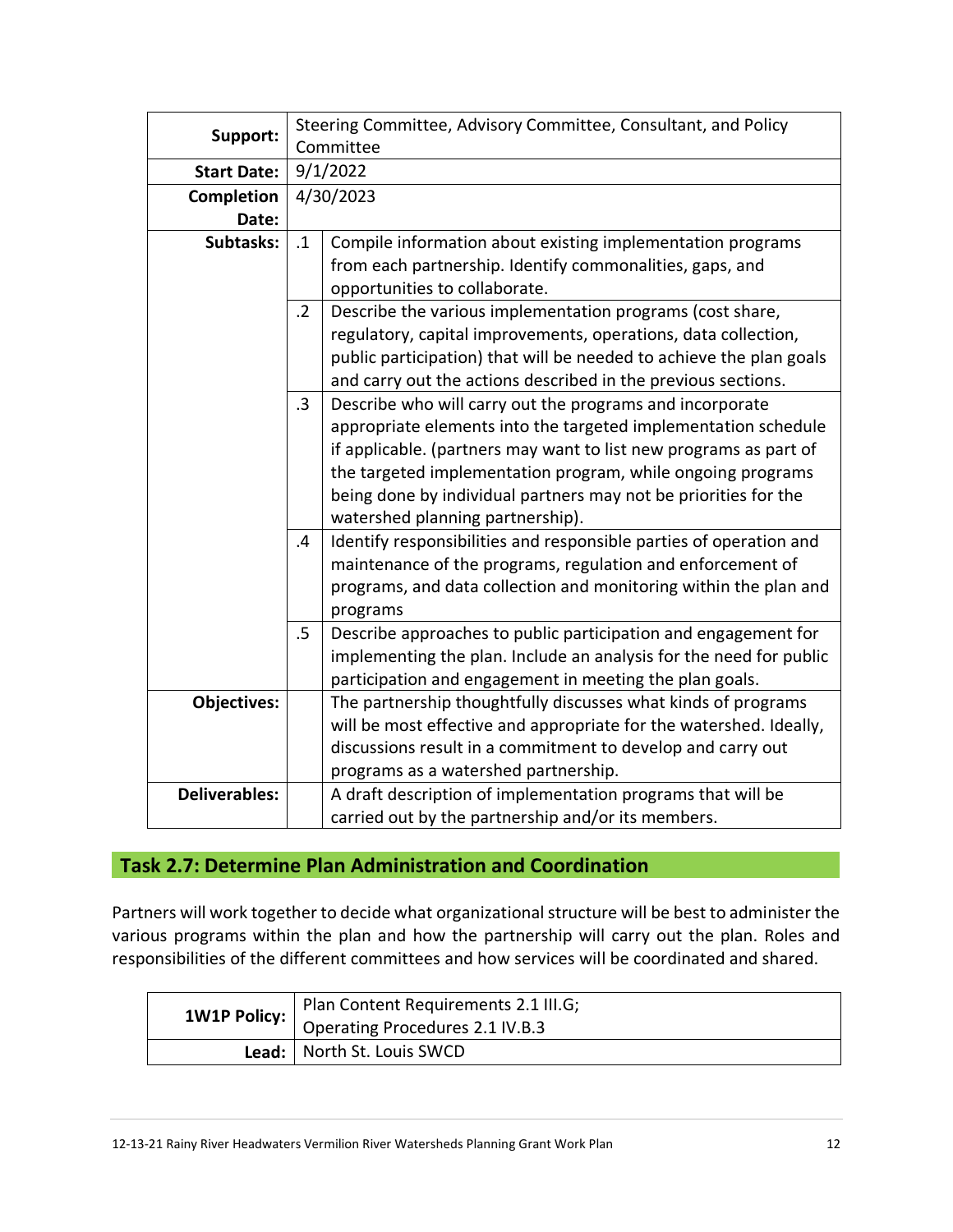| Support:             |            | Policy Committee, Steering Committee, and Advisory Committee      |  |  |
|----------------------|------------|-------------------------------------------------------------------|--|--|
| <b>Start Date:</b>   |            | $1/1/2023$ – on going conversation in planning with more concrete |  |  |
|                      |            | discussions taking place as plan is finalized                     |  |  |
| <b>Completion</b>    |            | 3/31/2023                                                         |  |  |
| Date:                |            |                                                                   |  |  |
| Subtasks:            | $\cdot$ 1  | Develop a plan for administration and coordination, including     |  |  |
|                      |            | laying out a range of options for implementation agreements       |  |  |
|                      | $\cdot$ .2 | Draft any required formal agreement documents (e.g. joint         |  |  |
|                      |            | powers agreement), if necessary                                   |  |  |
|                      | $\cdot$ 3  | Manage review of formal agreements by MCIT and/or local legal     |  |  |
|                      |            | counsel                                                           |  |  |
|                      | .4         | Determine how the funding mechanism might work between the        |  |  |
|                      |            | partnerships.                                                     |  |  |
| <b>Objectives:</b>   |            | The planning partnership discusses and agrees to the most         |  |  |
|                      |            | appropriate organizational structure to fit their needs and to    |  |  |
|                      |            | implement the plan.                                               |  |  |
| <b>Deliverables:</b> |            | Draft formal agreement documents, including identification of     |  |  |
|                      |            | fiscal agent if appropriate and sub-agreements needed to carry    |  |  |
|                      |            | out partnership programs described in the plan.                   |  |  |

## **Task 2.8: Write Plan and Final Draft Review**

Drafted sections will be compiled into a final draft that will be submitted for review by partners.

| <b>1W1P Policy:</b>     |                               | Plan Content Requirements 2.1 III.A                           |  |  |
|-------------------------|-------------------------------|---------------------------------------------------------------|--|--|
|                         | Operating Procedures 2.1 IV.B |                                                               |  |  |
| Lead:                   |                               | <b>Steering Committee and Consultant</b>                      |  |  |
| Support:                |                               | Advisory Committee and Policy Committee                       |  |  |
| <b>Suggested Start</b>  |                               | 2/1/2023                                                      |  |  |
| Date:                   |                               |                                                               |  |  |
| <b>Completion Date:</b> | 5/31/2023                     |                                                               |  |  |
| Subtasks:               | $\cdot$ 1                     | Compile drafted sections of the plan; review drafts to ensure |  |  |
|                         |                               | they meet all plan content requirements                       |  |  |
|                         | $\cdot$ .2                    | Write an executive summary                                    |  |  |
|                         | $\cdot$ 3                     | Manage internal review among watershed partner entities,      |  |  |
|                         |                               | committee members (internal review may be continuous as plan  |  |  |
|                         |                               | sections are drafted.)                                        |  |  |
|                         | .4                            | Prepare final draft for formal review                         |  |  |
|                         | .5                            | Manage policy committee approval of final draft for formal    |  |  |
|                         |                               | review                                                        |  |  |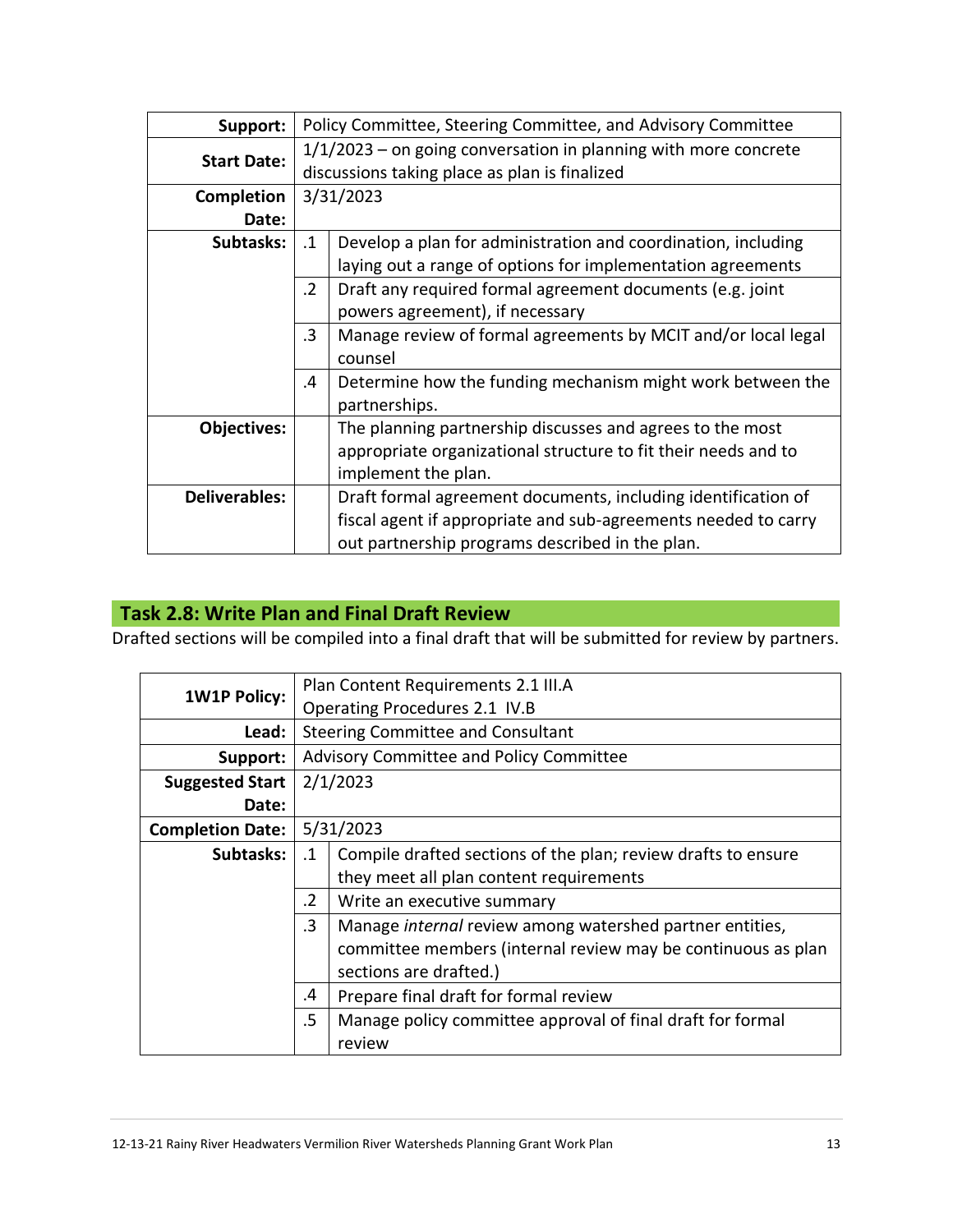| Objectives:   | Planning partnership has the opportunity to view all draft<br>sections of the plan together as one document and to have |
|---------------|-------------------------------------------------------------------------------------------------------------------------|
|               | internal discussions about any unresolved items prior to the<br>formal review process.                                  |
| Deliverables: | Final plan draft prepared for informal and formal review.                                                               |

## **Phase 3: Plan review and submission**

## **Task 3.1: Conduct Formal Review**

The Steering Committee will follow the necessary steps to submit the plan for a formal review from agency partners. Stakeholders outside of the required list for formal review will also have an opportunity for review and comment; a process for doing so will be developed. The Committees will address comments from the review process and respond accordingly.

| <b>1W1P Policy:</b> |                | Operating Procedures 2.1 IV. C                                                                                                                                                                                    |  |  |
|---------------------|----------------|-------------------------------------------------------------------------------------------------------------------------------------------------------------------------------------------------------------------|--|--|
| Lead:               |                | North St. Louis SWCD                                                                                                                                                                                              |  |  |
| Support:            |                | Steering Committee, Policy Committee, Advisory Committee, and<br>Consultant                                                                                                                                       |  |  |
| <b>Start Date:</b>  |                | 6/1/2023                                                                                                                                                                                                          |  |  |
| <b>Completion</b>   |                | 9/30/2023                                                                                                                                                                                                         |  |  |
| Date:               |                |                                                                                                                                                                                                                   |  |  |
| Subtasks:           | $\cdot$ 1      | Submit plan to plan review authorities for 60-day formal                                                                                                                                                          |  |  |
|                     |                | review; submit draft electronically (or) submit paper copies if                                                                                                                                                   |  |  |
|                     |                | requested; provide website copy of draft for review                                                                                                                                                               |  |  |
|                     | $\cdot$ .2     | Develop and provide process for stakeholder comments                                                                                                                                                              |  |  |
|                     | $\cdot$ 3      | Write responses to comments received during 60-day review                                                                                                                                                         |  |  |
|                     | $\overline{A}$ | Incorporate changes suggested during the comment period into<br>the draft plan                                                                                                                                    |  |  |
|                     | .5             | Schedule one or more hearing date(s) and location(s); send<br>notice(s) with agenda                                                                                                                               |  |  |
|                     | $.6\,$         | Provide the responses to comment to BWSR, other state review<br>agencies, and anyone who provided comments 10 days before<br>the public hearing. BWSR will post the responses to comments<br>on the BWSR website. |  |  |
|                     | .7             | Policy committee members: Attend, conduct, and present plan<br>and review comments summary at hearing                                                                                                             |  |  |
|                     | 8.             | Post hearing minutes in a public location (e.g., web page)                                                                                                                                                        |  |  |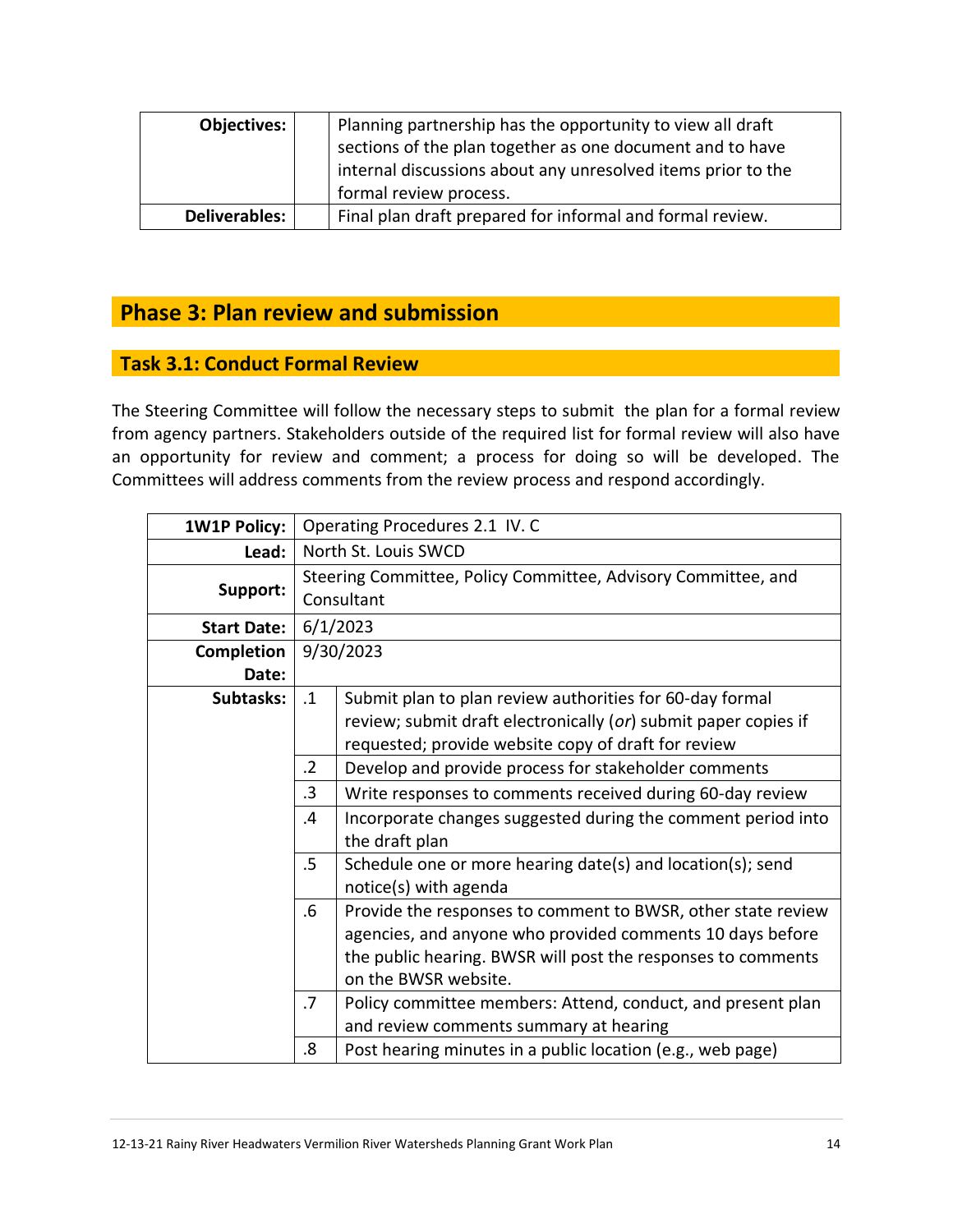| <b>Objectives:</b>   | Provide the opportunity for any stakeholders to review the      |
|----------------------|-----------------------------------------------------------------|
|                      | draft plan and comment on the draft plan, in writing and in a   |
|                      | public setting. Ideally, the advisory committee represented key |
|                      | stakeholders throughout the process so that formal comments     |
|                      | on the plan do not result in the need to make major changes at  |
|                      | this point in the process.                                      |
| <b>Deliverables:</b> | Draft plan reviewed by review authorities and/or local          |
|                      | governments. Comments received and compiled. Comment            |
|                      | summary and responses made available as required.               |
|                      | Plan review process administered as outlined in the             |
|                      | memorandum of agreement as well as statute and rule.            |
|                      | Meeting minutes documenting the public hearing                  |

#### **Task 3.2: Write Final Plan and Submit to BWSR**

The Steering and Policy Committees will work with the Consultant to address the comments following the review process and incorporate new information into the plan as necessary.

| <b>1W1P Policy:</b> |            | Operating Procedures 2.1 IV. C and D                             |  |  |
|---------------------|------------|------------------------------------------------------------------|--|--|
|                     |            |                                                                  |  |  |
| Lead:               |            | Steering Committee and Consultant                                |  |  |
| Support:            |            | <b>Policy Committee</b>                                          |  |  |
| <b>Start Date:</b>  |            | 10/1/2023                                                        |  |  |
| <b>Completion</b>   |            | 2/28/2024                                                        |  |  |
| Date:               |            |                                                                  |  |  |
| Subtasks:           | $\cdot$ 1  | Make final plan revisions                                        |  |  |
|                     | $\cdot$ .2 | If required by the memorandum of agreement, support the          |  |  |
|                     |            | approval of plan by each local government participant            |  |  |
|                     | $\cdot$ 3  | Manage policy committee approval of final plan for BWSR          |  |  |
|                     |            | review                                                           |  |  |
|                     | .4         | Submit the final plan, revised responses to comments, and the    |  |  |
|                     |            | changes incorporated as a result of the review process to BWSR   |  |  |
|                     | $.5\,$     | Attend and make presentations at BWSR regional committee,        |  |  |
|                     |            | board meeting, and other meetings as required to support         |  |  |
|                     |            | <b>BWSR</b> plan review                                          |  |  |
|                     | $.6\,$     | If needed, manage appeals and dispute of plan decision           |  |  |
|                     |            | (following existing authorities and procedures of BWSR Board).   |  |  |
| <b>Objectives:</b>  |            | The input gathered during the plan review process results in     |  |  |
|                     |            | improvements to the plan or dialogue explaining why input was    |  |  |
|                     |            | not incorporated.                                                |  |  |
|                     |            | The partnership has the opportunity to present their plan to the |  |  |
|                     |            | BWSR Board and make the case for approval of the plan.           |  |  |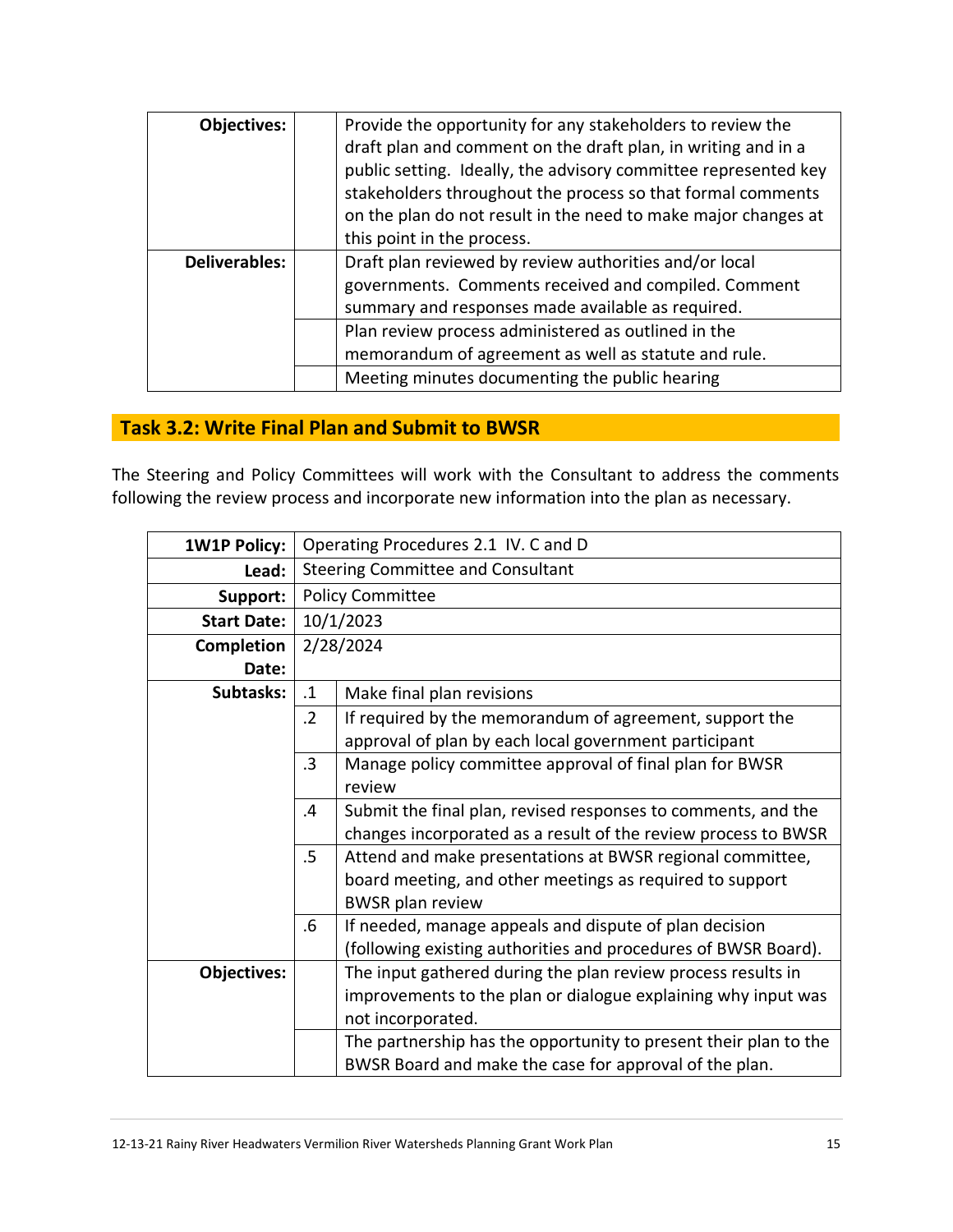| Deliverables: I | Final plan draft prepared for final review and approval.    |
|-----------------|-------------------------------------------------------------|
|                 | Board approves or disapproves a plan based on determination |
|                 | of compliance with plan content and operating procedures.   |

#### **Task 3.3: Adopt Plan Locally**

Local adoption of the plan is required within 120 days of BWSR Board approval. The section is part of the workplan as a reminder and to follow guidelines for adopting the plan locally. All required documentation for adoption will be kept on file with the Fiscal Agent. The Fiscal Agent will be required to submit all required information to BWSR.

| <b>1W1P Policy:</b>  | Operating Procedures 2.1 IV.E |                                                                  |  |  |
|----------------------|-------------------------------|------------------------------------------------------------------|--|--|
| Lead:                | North St. Louis SWCD          |                                                                  |  |  |
| Support:             |                               | Steering Committee and Partner Agencies                          |  |  |
| Completion           |                               | 6/30/2024                                                        |  |  |
| Date:                |                               |                                                                  |  |  |
| Subtasks:            | $\cdot$ 1                     | Support the final plan adoption by the local plan authorities    |  |  |
|                      |                               | within 120 days of BWSR Board approval by presenting the plan    |  |  |
|                      |                               | to individual local governments and preparing resolutions and    |  |  |
|                      |                               | other materials necessary for the process                        |  |  |
|                      | $\cdot$ 2                     | Send copies of resolutions to adopt the plan to BWSR in order to |  |  |
|                      |                               | be eligible for grants for plan implementation                   |  |  |
| <b>Objectives:</b>   |                               | Local governments in the partnership signal their intent and     |  |  |
|                      |                               | commitment to implementing the plan by adopting it as their      |  |  |
|                      |                               | local plan for the part of their jurisdiction that lies in the   |  |  |
|                      |                               | planning boundary.                                               |  |  |
| <b>Deliverables:</b> |                               | Plan adopted for implementation by all participating local units |  |  |
|                      |                               | of government                                                    |  |  |

#### **Task 3.4: Grant Reporting**

The Fiscal Agent is responsible for maintaining financial records or revenues and expenditures in accordance with BWSR policies. The Fiscal Agent will work with partners to ensure all procedures are in accordance with BWSR policies. Steering committee members will assist in ensuring requirements are fulfilled.

|  | Operating Procedures 2.1                                  |  |
|--|-----------------------------------------------------------|--|
|  | <b>1W1P Policy:</b>   <i>Grants Administration Manual</i> |  |